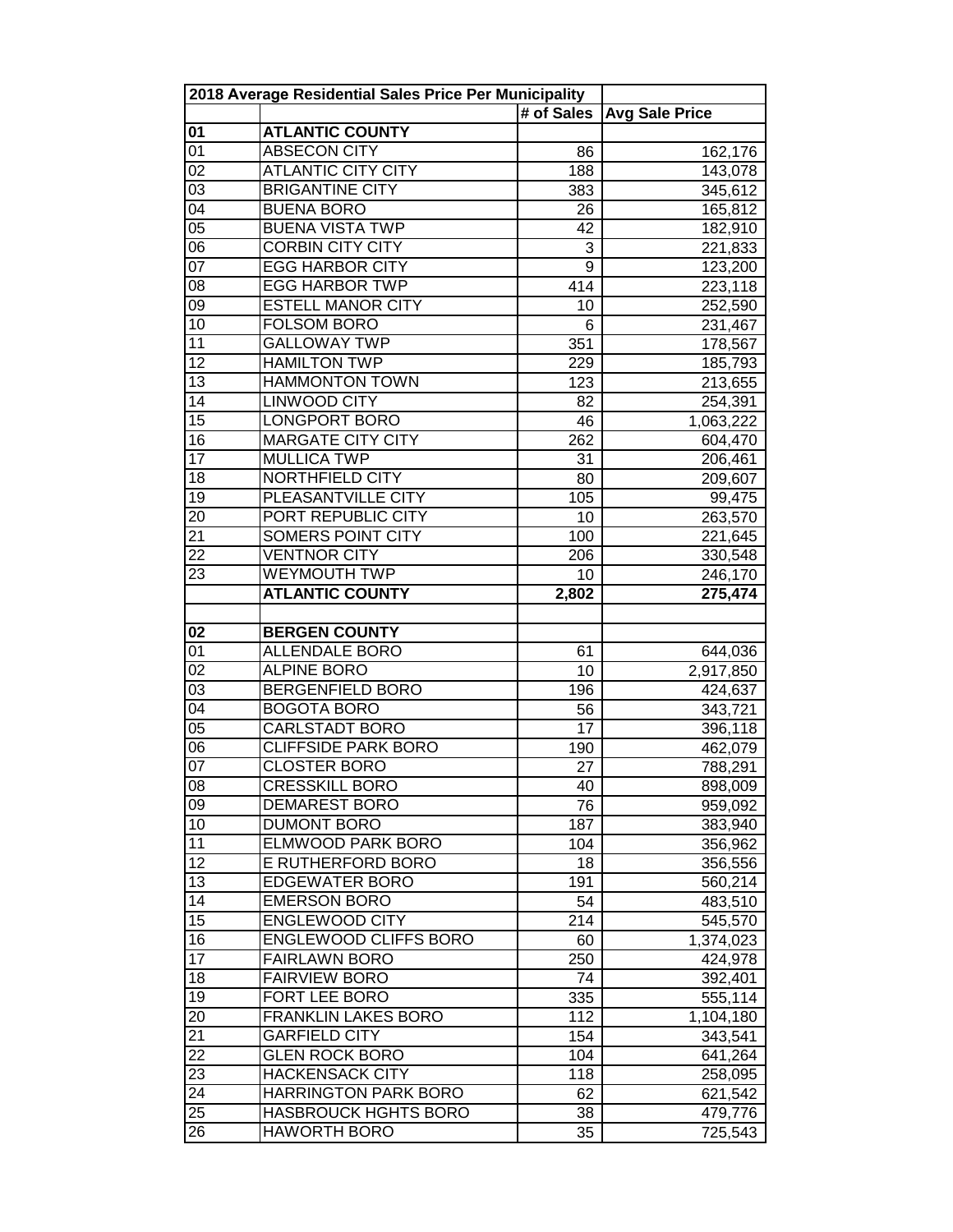|                 | 2018 Residential Sales Price Per Municipality |                 |                       |
|-----------------|-----------------------------------------------|-----------------|-----------------------|
|                 |                                               | # of Sales      | <b>Avg Sale Price</b> |
| 27              | <b>HILLSDALE BORO</b>                         | 96              | 522,591               |
| 28              | <b>HOHOKUS BORO</b>                           | 37              | 829,453               |
| 29              | <b>LEONIA BORO</b>                            | 78              | 500,465               |
| 30              | <b>LITTLE FERRY BORO</b>                      | 18              | 329,972               |
| $\overline{31}$ | <b>LODI BORO</b>                              | 130             | 356,019               |
| $\overline{32}$ | <b>LYNDHURST TWP</b>                          | 132             | 381,163               |
| $\overline{33}$ | <b>MAHWAH TWP</b>                             | 353             | 529,757               |
| $\overline{34}$ | MAYWOOD BORO                                  | 80              | 407,138               |
| $\overline{35}$ | <b>MIDLAND PARK BORO</b>                      | $\overline{77}$ | 486,209               |
| 36              | <b>MONTVALE BORO</b>                          | 88              | 604,980               |
| $\overline{37}$ | <b>MOONACHIE BORO</b>                         | 4               | 351,750               |
| 38              | <b>NEW MILFORD BORO</b>                       | 114             | 428,577               |
| 39              | NORTH ARLINGTON BORO                          | 28              | 366,429               |
| 40              | NORTHVALE BORO                                | 47              | 459,477               |
| 41              | NORWOOD BORO                                  | 51              | 645,471               |
| 42              | OAKLAND BORO                                  | 153             | 508,173               |
| 43              | <b>OLD TAPPAN BORO</b>                        | 71              |                       |
| 44              | <b>ORADELL BORO</b>                           | 34              | 791,095               |
| $\overline{45}$ | PALISADES PARK BORO                           |                 | 617,697               |
| 46              |                                               | 195             | 578,817               |
| $\overline{47}$ | PARAMUS BORO<br><b>PARK RIDGE BORO</b>        | 201             | 648,381               |
|                 |                                               | 98              | 558,739               |
| 48              | <b>RAMSEY BORO</b>                            | 214             | 536,278               |
| 49              | RIDGEFIELD BORO                               | 98              | 523,306               |
| $\overline{50}$ | RIDGEFIELD PARK VILLAGE                       | 89              | 345,622               |
| $\overline{51}$ | RIDGEWOOD VILLAGE                             | 305             | 842,562               |
| $\overline{52}$ | <b>RIVEREDGE BORO</b>                         | 107             | 505,002               |
| $\overline{53}$ | RIVERVALE TWP                                 | 106             | 577,850               |
| $\overline{54}$ | ROCHELLE PARK TWP                             | 63              | 374,135               |
| 55              | <b>ROCKLEIGH BORO</b>                         | $\overline{2}$  | 2,042,500             |
| 56              | <b>RUTHERFORD BORO</b>                        | 151             | 455,829               |
| $\overline{57}$ | SADDLE BROOK TWP                              | 39              | 381,526               |
| 58              | SADDLE RIVER BORO                             | 17              | 1,315,264             |
| $\overline{59}$ | <b>SO HACKENSACK TWP</b>                      | 3               | 453,333               |
| 60              | <b>TEANECK TWP</b>                            | 353             | 434,265               |
| 61              | TENAFLY BORO                                  | 178             | 925,211               |
| 62              | <b>TETERBORO BORO</b>                         | 0               | 0                     |
| 63              | UPPER SADDLE RIV BORO                         | 88              | 917,596               |
| 64              | <b>WALDWICK BORO</b>                          | 91              | 429,847               |
| 65              | <b>WALLINGTON BORO</b>                        | 56              | 395,826               |
| 66              | <b>WASHINGTON TWP</b>                         | 110             | 518,854               |
| 67              | WESTWOOD BORO                                 | 25              | 467,650               |
| 68              | WOODCLIFF LAKE BORO                           | 18              | 796,554               |
| 69              | <b>WOOD RIDGE BORO</b>                        | 64              | 417,525               |
| 70              | <b>WYCKOFF TWP</b>                            | 175             | 755,726               |
|                 | <b>BERGEN COUNTY</b>                          | 7,220           | 557,781               |
|                 |                                               |                 |                       |
| 03              | <b>BURLINGTON COUNTY</b>                      |                 |                       |
| 01              | <b>BASS RIVER TWP</b>                         | 6               | 231,333               |
| 02              | <b>BEVERLY CITY</b>                           | 14              | 141,171               |
| 03              | <b>BORDENTOWN CITY</b>                        | 47              | 214,844               |
| 04              | <b>BORDENTOWN TWP</b>                         | 112             | 284,202               |
| 05              | <b>BURLINGTON CITY</b>                        | 96              | 157,088               |
| 06              | <b>BURLINGTON TWP</b>                         | 219             | 261,493               |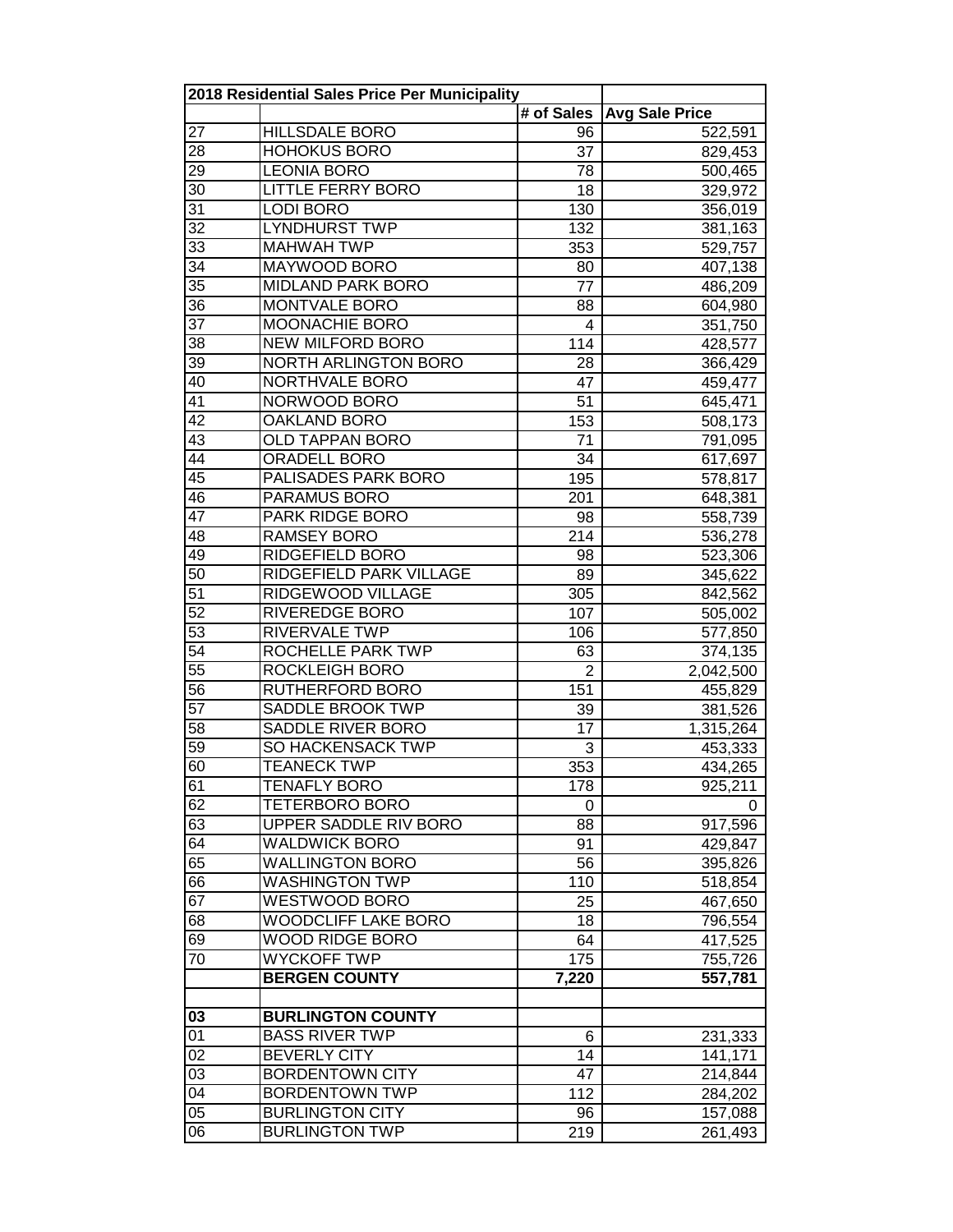|                 | 2018 Residential Sales Price Per Municipality |                  |                       |
|-----------------|-----------------------------------------------|------------------|-----------------------|
|                 |                                               | # of Sales       | <b>Avg Sale Price</b> |
| 07              | <b>CHESTERFIELD TWP</b>                       | 66               | 415,894               |
| 08              | <b>CINNAMINSON TWP</b>                        | 192              | 267,952               |
| 09              | <b>DELANCO TWP</b>                            | 54               | 200,139               |
| 10              | <b>DELRAN TWP</b>                             | 198              | 249,340               |
| 11              | <b>EASTAMPTON TWP</b>                         | 34               | 262,474               |
| $\overline{12}$ | <b>EDGEWATER PARK TWP</b>                     | 85               | 163,249               |
| 13              | <b>EVESHAM TWP</b>                            | 553              | 269,601               |
| $\overline{14}$ | FIELDSBORO BORO                               | 6                | 235,650               |
| $\overline{15}$ | <b>FLORENCE TWP</b>                           | 153              | 217,451               |
| 16              | <b>HAINESPORT TWP</b>                         | 64               | 304,159               |
| 17              | <b>LUMBERTON TWP</b>                          | 121              | 300,171               |
| 18              | <b>MANSFIELD TWP</b>                          | $\overline{146}$ | 272,511               |
| 19              | <b>MAPLE SHADE TWP</b>                        | 136              | 163,471               |
| 20              | <b>MEDFORD TWP</b>                            | 277              | 361,889               |
| 21              | <b>MEDFORD LAKES BORO</b>                     | 53               | 310,796               |
| 22              | <b>MOORESTOWN TWP</b>                         | 264              | 536,718               |
| 23              | MT HOLLY TWP                                  | 84               | 184,151               |
| 24              | <b>MT LAUREL TWP</b>                          | 705              | 265,063               |
| $\overline{25}$ | <b>NEW HANOVER TWP</b>                        | $\overline{2}$   | 231,500               |
| 26              | NO HANOVER TWP                                | 18               | 393,567               |
| 27              | PALMYRA BORO                                  | 101              | 163,891               |
| 28              | PEMBERTON BORO                                | 11               | 217,364               |
| 29              | PEMBERTON TWP                                 | 204              | 172,552               |
| 30              | <b>RIVERSIDE TWP</b>                          | 58               | 149,509               |
| 31              | <b>RIVERTON BORO</b>                          | 31               | 260,519               |
| $\overline{32}$ | <b>SHAMONG TWP</b>                            | 50               | 348,070               |
| $\overline{33}$ | <b>SOUTHAMPTON TWP</b>                        | 179              | 202,558               |
| 34              | <b>SPRINGFIELD TWP</b>                        | 22               | 381,205               |
| 35              | <b>TABERNACLE TWP</b>                         | 57               | 321,023               |
| 36              | <b>WASHINGTON TWP</b>                         | 5                | 319,700               |
| 37              | <b>WESTAMPTON TWP</b>                         | 113              | 244,599               |
| 38              | <b>WILLINGBORO TWP</b>                        | 297              | 165,143               |
| 39              | WOODLAND TWP                                  | 10               | 245,835               |
| 40              | WRIGHTSTOWN BORO                              | 7                | 199,795               |
|                 | <b>BURLINGTON COUNTY</b>                      | 4,850            | 264,488               |
|                 |                                               |                  |                       |
| 04              | <b>CAMDEN COUNTY</b>                          |                  |                       |
| 01              | <b>AUDUBON BORO</b>                           | 107              | 203,778               |
| 02              | <b>AUDUBON PARK BORO</b>                      | 0                | 0                     |
| 03              | <b>BARRINGTON BORO</b>                        | 75               | 211,172               |
| 04              | <b>BELLMAWR BORO</b>                          | 103              | 157,016               |
| $\overline{05}$ | <b>BERLIN BORO</b>                            | 78               | 240,548               |
| 06              | <b>BERLIN TWP</b>                             | 39               | 162,612               |
| 07              | <b>BROOKLAWN BORO</b>                         | 20               | 115,855               |
| 08              | <b>CAMDEN CITY</b>                            | 140              | 64,953                |
| 09              | <b>CHERRY HILL TWNSHP</b>                     | 736              | 260,564               |
| 10              | <b>CHESILHURST BORO</b>                       | 8                | 163,269               |
| 11              | <b>CLEMENTON BORO</b>                         | $\overline{13}$  | 124,108               |
| 12              | COLLINGSWOOD BORO                             | 136              | 218,557               |
| 13              | GIBBSBORO BORO                                | 14               | 186,054               |
| 14              | <b>GLOUCESTER CITY</b>                        | 95               | 123,962               |
| 15              | <b>GLOUCESTER TWP</b>                         | 640              | 187,080               |
| $\overline{16}$ | <b>HADDON TWP</b>                             | 135              | 241,957               |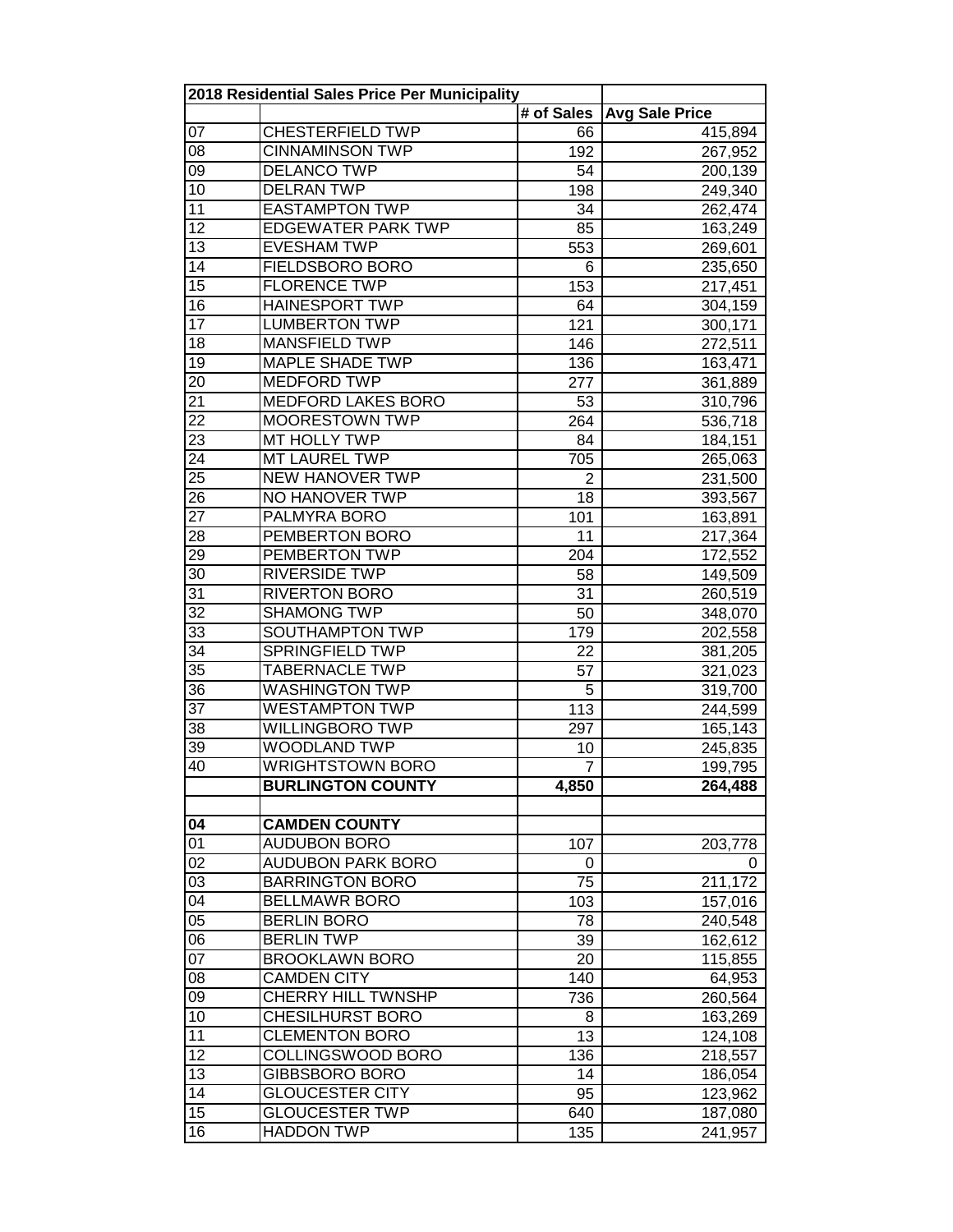|                 | 2018 Residential Sales Price Per Municipality |                |                       |
|-----------------|-----------------------------------------------|----------------|-----------------------|
|                 |                                               | # of Sales     | <b>Avg Sale Price</b> |
| 17              | <b>HADDONFIELD BORO</b>                       | 174            | 559,636               |
| 18              | <b>HADDON HEIGHTS BORO</b>                    | 71             | 252,027               |
| 19              | HI NELLA BORO                                 | $\overline{2}$ | 145,000               |
| 20              | <b>LAUREL SPRINGS BORO</b>                    | 24             | 177,448               |
| 21              | <b>LAWNSIDE BORO</b>                          | 11             | 162,991               |
| $\overline{22}$ | LINDENWOLD BORO                               | 75             | 106,553               |
| 23              | <b>MAGNOLIA BORO</b>                          | 41             | 155,026               |
| $\overline{24}$ | MERCHANTVILLE BORO                            | 24             | 208,680               |
| $\overline{25}$ | MOUNT EPHRAIM BORO                            | 29             | 154,841               |
| 26              | <b>OAKLYN BORO</b>                            | 45             | 183,027               |
| 27              | PENNSAUKEN TWP                                | 196            | 147,710               |
| 28              | PINE HILL BORO                                | 67             | 121,415               |
| $2\overline{9}$ | PINE VALLEY BORO                              | 0              | 0                     |
| 30              | RUNNEMEDE BORO                                | 61             | 159,542               |
| 31              | SOMERDALE BORO                                | 35             | 136,977               |
| 32              | <b>STRATFORD BORO</b>                         | 59             | 168,260               |
| 33              | <b>TAVISTOCK BORO</b>                         | 0              | 0                     |
| 34              | <b>VOORHEES TWP</b>                           | 329            | 301,552               |
| $\overline{35}$ | <b>WATERFORD TWP</b>                          | 88             | 197,067               |
| 36              | <b>WINSLOW TWP</b>                            | 318            | 185,636               |
| 37              | WOODLYNNE BORO                                | 6              | 59,983                |
|                 | <b>CAMDEN COUNTY</b>                          | 3,994          | 218,504               |
|                 |                                               |                |                       |
| 05              | <b>CAPE MAY COUNTY</b>                        |                |                       |
| 01              | <b>AVALON BORO</b>                            | 74             | 1,475,174             |
| $\overline{02}$ | <b>CAPE MAY CITY</b>                          | 144            | 693,755               |
| $\overline{03}$ | <b>CAPE MAY POINT BORO</b>                    | 29             | 840,023               |
| 04              | <b>DENNIS TWP</b>                             | 62             | 261,501               |
| 05              | <b>LOWER TWP</b>                              | 398            | 279,602               |
| $\overline{06}$ | <b>MIDDLE TWP</b>                             | 192            | 298,602               |
| $\overline{07}$ | NORTH WILDWOOD CITY                           | 338            | 289,231               |
| 08              | <b>OCEAN CITY CITY</b>                        | 734            | 618,359               |
| 09              | <b>SEA ISLE CITY CITY</b>                     | 277            | 690,094               |
| $\overline{10}$ | <b>STONE HARBOR BORO</b>                      | 49             | 1,374,834             |
| 11              | UPPER TWP                                     | 124            | 335,152               |
| 12              | <b>WEST CAPE MAY BORO</b>                     | 28             | 527,272               |
| 13              | <b>WEST WILDWOOD BORO</b>                     | 18             | 234,383               |
| 14              | WILDWOOD CITY                                 | 237            | 211,781               |
| 15              | WILDWOOD CREST BORO                           | 191            | 332,460               |
| 16              | <b>WOODBINE BORO</b>                          | 1              |                       |
|                 | <b>CAPE MAY COUNTY</b>                        |                | 169,000<br>484,396    |
|                 |                                               | 2,896          |                       |
| 06              | <b>CUMBERLAND COUNTY</b>                      |                |                       |
| 01              | <b>BRIDGETON CITY</b>                         | 57             |                       |
| $\overline{02}$ | <b>COMMERCIAL TWP</b>                         | 23             | 92,626                |
| 03              | <b>DEERFIELD TWP</b>                          | 13             | 102,126<br>176,500    |
| 04              | <b>DOWNE TWP</b>                              | 13             | 124,488               |
| 05              | <b>FAIRFIELD TWP</b>                          | 20             |                       |
| 06              |                                               |                | 145,140               |
|                 | <b>GREENWICH TWP</b>                          | 1              | 240,000               |
| 07              | <b>HOPEWELL TWP</b>                           | 33             | 181,921               |
| 08              | <b>LAWRENCE TWP</b>                           | 21             | 176,176               |
| 09              | <b>MAURICE RIVER TWP</b>                      | 11             | 161,898               |
| 10              | <b>MILLVILLE CITY</b>                         | 208            | 139,204               |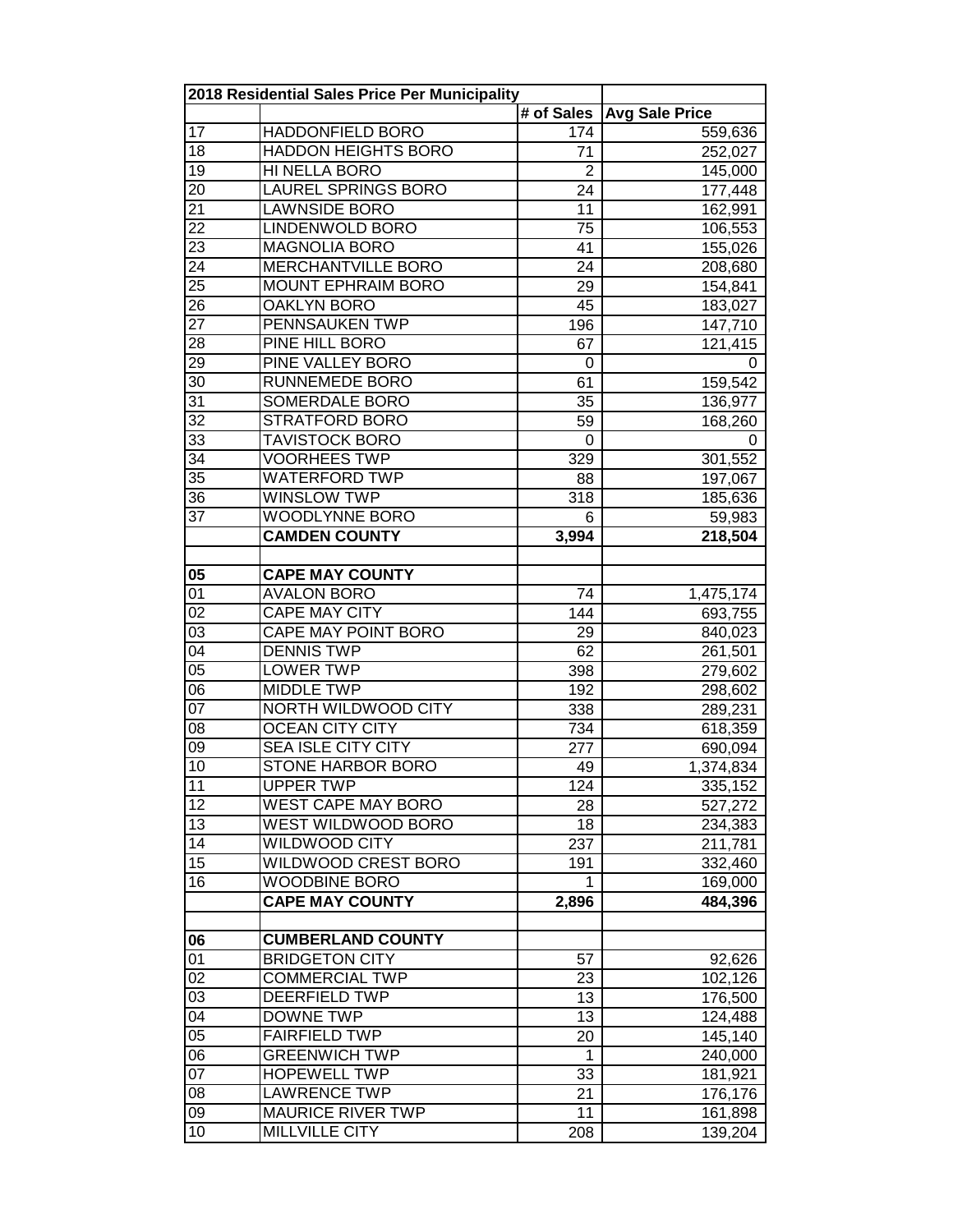|                 | 2018 Residential Sales Price Per Municipality |                              |                       |
|-----------------|-----------------------------------------------|------------------------------|-----------------------|
|                 |                                               | $\overline{\sharp}$ of Sales | <b>Avg Sale Price</b> |
| 11              | SHILOH BORO                                   | 3                            | 168,667               |
| 12              | <b>STOW CREEK TWP</b>                         | 7                            | 176,143               |
| 13              | <b>UPPER DEERFIELD TWP</b>                    | 50                           | 189,370               |
| 14              | <b>VINELAND CITY</b>                          | 371                          | 172,073               |
|                 | <b>CUMBERLAND COUNTY</b>                      | 831                          | 156,642               |
|                 |                                               |                              |                       |
| $\overline{07}$ | <b>ESSEX COUNTY</b>                           |                              |                       |
| 01              | <b>BELLEVILLE TWP</b>                         | 188                          | 268,596               |
| $\overline{02}$ | <b>BLOOMFIELD TWP</b>                         | 403                          | 338,730               |
| $\overline{03}$ | <b>CALDWELL BORO TWP</b>                      | 72                           | 421,443               |
| $\overline{04}$ | <b>CEDAR GROVE TWP</b>                        | 111                          | 525,552               |
| 05              | <b>EAST ORANGE CITY</b>                       | 231                          | 211,138               |
| 06              | <b>ESSEX FELLS TWP</b>                        | 35                           | 1,066,485             |
| $\overline{07}$ | <b>FAIRFIELD TWP</b>                          | 67                           | 528,281               |
| 08              | <b>GLEN RIDGE BORO</b>                        | 86                           | 725,997               |
| 09              | <b>IRVINGTON TWP</b>                          | 90                           | 174,278               |
| 10              | <b>LIVINGSTON TWP</b>                         | 390                          | 682,356               |
| 11              | MAPLEWOOD TWP                                 | 289                          | 605,213               |
| 12              | <b>MILLBURN TWP</b>                           | 296                          | 1,315,584             |
| 13              | <b>MONTCLAIR TWP</b>                          | 133                          | 807,967               |
| 14              | <b>NEWARK CITY</b>                            | 1,103                        | 260,949               |
| $\overline{15}$ | <b>NORTH CALDWELL TWP</b>                     | 80                           | 683,821               |
| 16              | <b>NUTLEY TWP</b>                             | 223                          | 399,565               |
| $\overline{17}$ | <b>ORANGE CITY TWP</b>                        | 59                           | 214,598               |
| 18              | <b>ROSELAND BORO</b>                          | 41                           | 561,599               |
| $\overline{19}$ | SOUTH ORANGE VILLAGE TW                       | 219                          | 644,580               |
| 20              | <b>VERONA TWP</b>                             | 197                          | 431,121               |
| 21              | <b>WEST CALDWELL TWP</b>                      | 80                           | 503,734               |
| $\overline{22}$ | <b>WEST ORANGE TWP</b>                        | 462                          | 407,807               |
|                 | <b>ESSEX COUNTY</b>                           | 4,855                        | 481,013               |
|                 |                                               |                              |                       |
| 08              | <b>GLOUCESTER COUNTY</b>                      |                              |                       |
| 01              | <b>CLAYTON BORO</b>                           | 59                           | 170,447               |
| $\overline{02}$ | <b>DEPTFORD TWP</b>                           | 250                          | 200,466               |
| 03              | EAST GREENWICH TWP                            | 110                          | 308,086               |
| 04              | <b>ELK TWP</b>                                | 29                           | 259,397               |
| $\overline{05}$ | <b>FRANKLIN TWP</b>                           | 86                           | 227,312               |
| 06              | GLASSBORO BORO                                | 154                          | 197,933               |
| 07              | <b>GREENWICH TWP</b>                          | 38                           | 171,797               |
| 08              | <b>HARRISON TWP</b>                           | 93                           | 373,369               |
| 09              | <b>LOGAN TWP</b>                              | 26                           | 217,358               |
| 10              | <b>MANTUA TWP</b>                             | 146                          | 220,683               |
| 11              | <b>MONROE TWP</b>                             | 98                           | 213,026               |
| 12              | NATIONAL PARK BORO                            | 20                           | 153,590               |
| 13              | <b>NEWFIELD BORO</b>                          | 15                           | 208,924               |
| 14              | PAULSBORO BORO                                | 25                           | 121,308               |
| 15              | PITMAN BORO                                   | 96                           | 197,513               |
| 16              | SO HARRISON TWP                               | 26                           | 346,397               |
| 17              | SWEDESBORO BORO                               | 30                           | 191,547               |
| 18              | <b>WASHINGTON TWP</b>                         | 516                          | 224,335               |
| 19              | <b>WENONAH BORO</b>                           | 16                           | 286,777               |
| 20              | WEST DEPTFORD TWP                             | 209                          | 200,473               |
| 21              | <b>WESTVILLE BORO</b>                         | 26                           | 122,554               |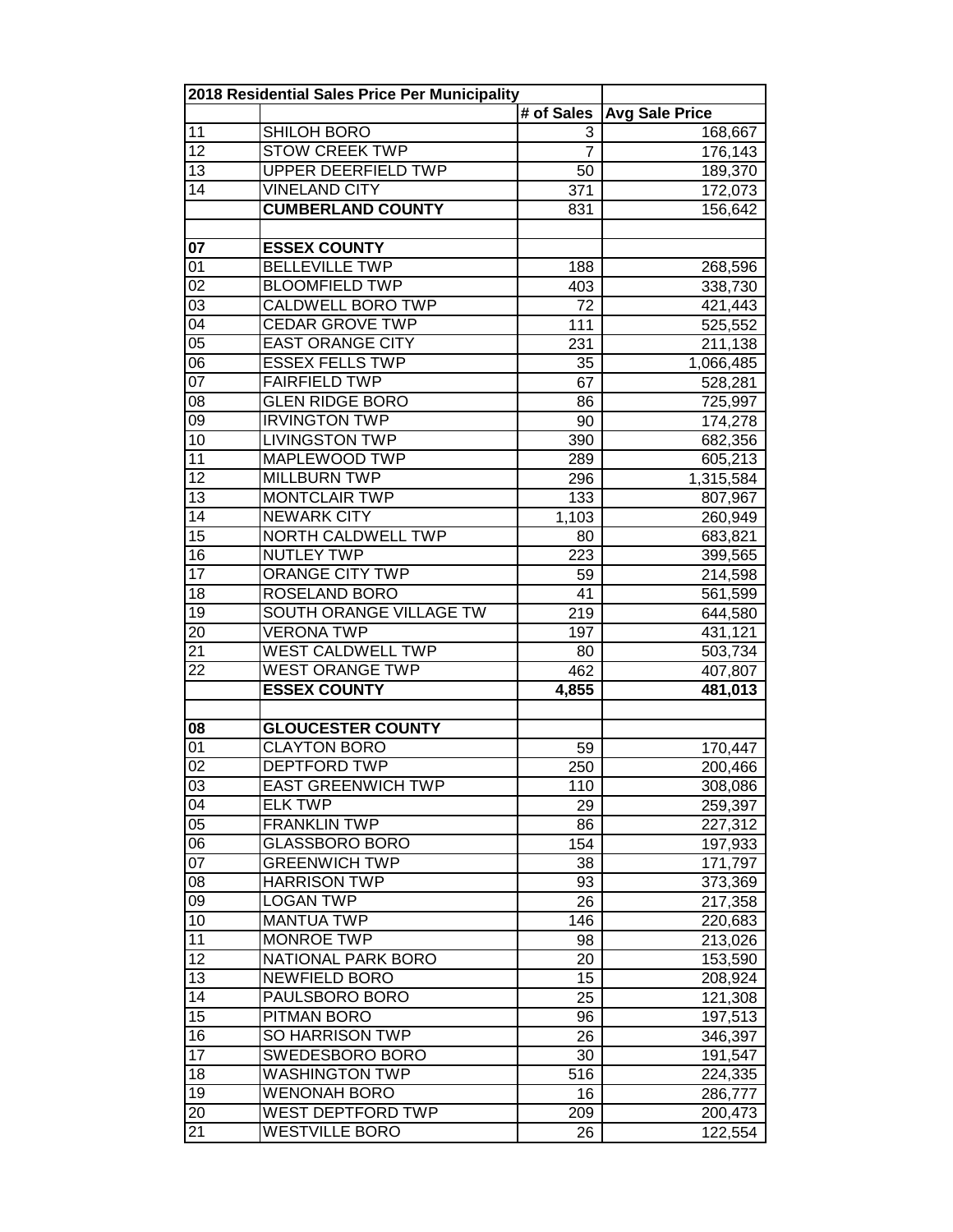|                                    | 2018 Residential Sales Price Per Municipality |                  |                       |
|------------------------------------|-----------------------------------------------|------------------|-----------------------|
|                                    |                                               | # of Sales       | <b>Avg Sale Price</b> |
| 22                                 | <b>WOODBURY CITY</b>                          | 77               | 154,745               |
| 23                                 | <b>WOODBURY HEIGHTS BORO</b>                  | 27               | 189,027               |
| 24                                 | <b>WOOLWICH TWP</b>                           | 147              | 319,591               |
|                                    | <b>GLOUCESTER COUNTY</b>                      | 2,319            | 225,958               |
|                                    |                                               |                  |                       |
| 09                                 | <b>HUDSON COUNTY</b>                          |                  |                       |
| $\overline{01}$                    | <b>BAYONNE CITY</b>                           | 427              | 362,395               |
| $\overline{02}$                    | <b>EAST NEWARK BORO</b>                       | 10               | 356,400               |
| $\overline{03}$                    | <b>GUTTENBERG TOWN</b>                        | $\overline{143}$ | 402,247               |
| $\overline{04}$                    | <b>HARRISON TOWN</b>                          | 60               | 421,565               |
| 05                                 | <b>HOBOKEN CITY</b>                           | 890              | 844,934               |
| $\overline{06}$                    | <b>JERSEY CITY CITY</b>                       | 762              | 468,393               |
| $\overline{07}$                    | <b>KEARNY TOWN</b>                            | 119              | 341,365               |
| 08                                 | NORTH BERGEN TWP                              | 400              | 375,473               |
| 09                                 | <b>SECAUCUS TOWN</b>                          | 165              | 415,001               |
| 10                                 | <b>UNION CITY CITY</b>                        | 244              | 370,384               |
| 11                                 | <b>WEEHAWKEN TWP</b>                          | 73               | 961,587               |
| 12                                 | WEST NEW YORK TOWN                            | 210              | 356,780               |
|                                    | <b>HUDSON COUNTY</b>                          | 3,503            | 526,637               |
|                                    |                                               |                  |                       |
| 10                                 | <b>HUNTERDON COUNTY</b>                       |                  |                       |
| 01                                 | <b>ALEXANDRIA TWP</b>                         | 41               | 414,616               |
| $\overline{02}$                    | <b>BETHLEHEM TWP</b>                          | 38               | 453,534               |
| $\overline{03}$                    | <b>BLOOMSBURY BORO</b>                        | 6                | 283,667               |
| $\overline{04}$                    | <b>CALIFON BORO</b>                           | 15               | 340,459               |
| 05                                 | <b>CLINTON TOWN</b>                           | 17               | 335,294               |
| $\overline{06}$                    | <b>CLINTON TWP</b>                            | 155              | 403,770               |
| $\overline{07}$                    | <b>DELAWARE TWP</b>                           | 40               | 450,707               |
| $\overline{08}$                    | <b>EAST AMWELL TWP</b>                        | 30               | 438,413               |
| $\overline{09}$                    | <b>FLEMINGTON BORO</b>                        | 14               | 284,929               |
| 10                                 | <b>FRANKLIN TWP</b>                           | 26               | 472,131               |
| 11                                 | <b>FRENCHTOWN BORO</b>                        | 20               | 284,933               |
| 12                                 | <b>GLEN GARDNER BORO</b>                      | 27               | 184,924               |
| $\overline{13}$                    | <b>HAMPTON BORO</b>                           | 9                |                       |
| 14                                 | <b>HIGH BRIDGE BORO</b>                       | 15               | 265,156<br>235,867    |
| 15                                 | <b>HOLLAND TWP</b>                            | 55               |                       |
| 16                                 | KINGWOOD TWP                                  | 27               | 306,934<br>375,318    |
| $\overline{17}$                    | <b>LAMBERTVILLE CITY</b>                      | 32               | 429,138               |
| 18                                 | <b>LEBANON BORO</b>                           | 15               |                       |
| $\overline{19}$                    | <b>LEBANON TWP</b>                            |                  | 319,700               |
| 20                                 | MILFORD BORO                                  | 48               | 448,058               |
| $\overline{21}$                    | <b>RARITAN TWP</b>                            | 10               | 235,270               |
| $\overline{22}$                    | <b>READINGTON TWP</b>                         | 324              | 396,577               |
|                                    | <b>STOCKTON BORO</b>                          | 187              | 432,978               |
| $\overline{23}$<br>$\overline{24}$ | <b>TEWKSBURY TWP</b>                          | 11               | 370,209               |
|                                    |                                               | 66               | 714,732               |
| 25                                 | <b>UNION TWP</b>                              | 72               | 339,625               |
| 26                                 | <b>WEST AMWELL TWP</b>                        | 8                | 452,550               |
|                                    | <b>HUNTERDON COUNTY</b>                       | 1,308            | 406,396               |
| 11                                 | <b>MERCER COUNTY</b>                          |                  |                       |
| 01                                 | <b>EAST WINDSOR TWP</b>                       | 282              | 283,631               |
| 02                                 | <b>EWING TWP</b>                              | 298              | 200,577               |
| $\overline{03}$                    | <b>HAMILTON TWP</b>                           | 764              | 239,463               |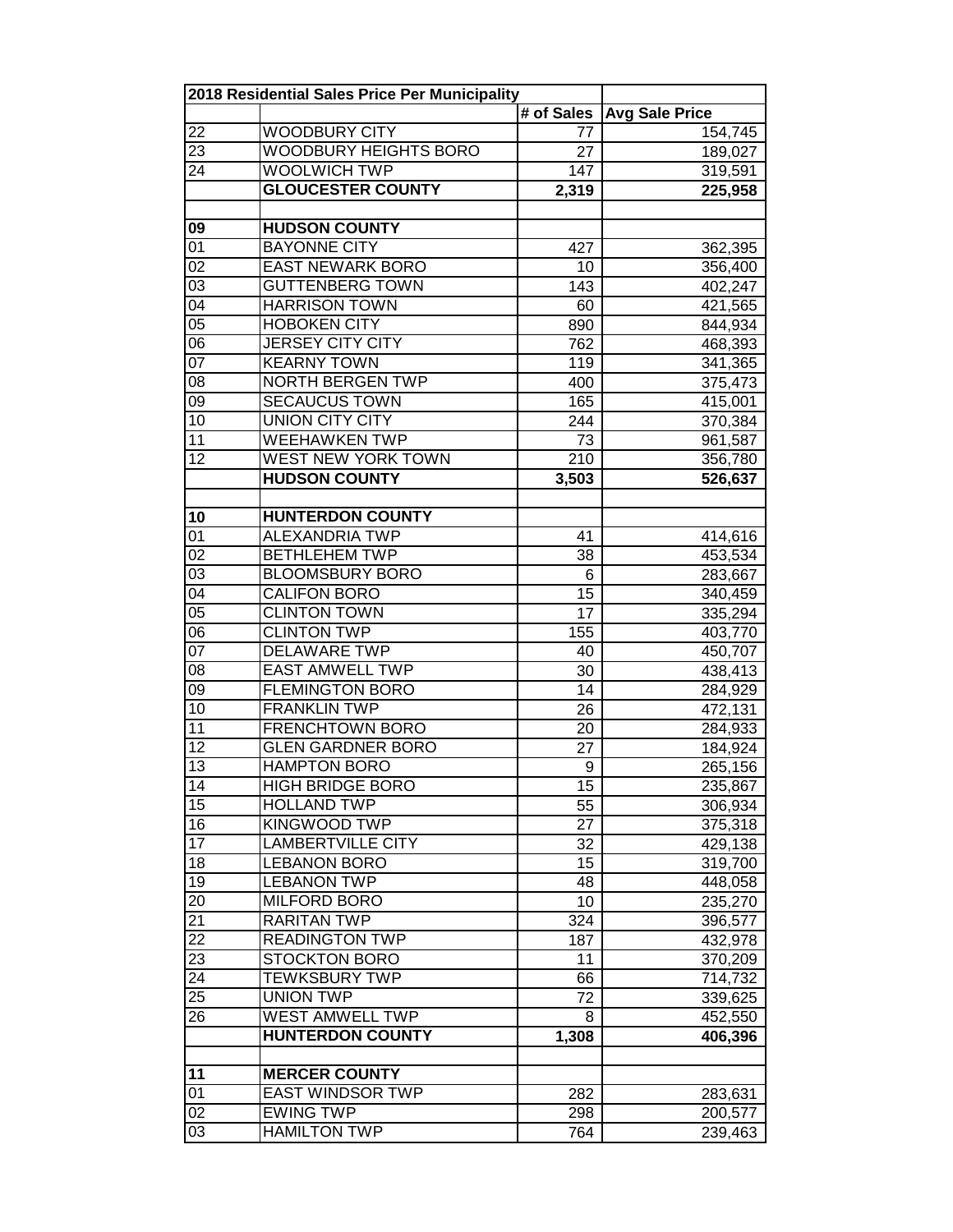|                       | 2018 Residential Sales Price Per Municipality    |            |                       |
|-----------------------|--------------------------------------------------|------------|-----------------------|
|                       |                                                  | # of Sales | <b>Avg Sale Price</b> |
| 04                    | <b>HIGHTSTOWN BORO</b>                           | 48         | 249,350               |
| 05                    | <b>HOPEWELL BORO</b>                             | 32         | 440,391               |
| 06                    | <b>HOPEWELL TWP</b>                              | 223        | 487,682               |
| 07                    | <b>LAWRENCE TWP</b>                              | 337        | 324,584               |
| 08                    | PENNINGTON BORO                                  | 34         | 516,865               |
| 11                    | <b>TRENTON CITY</b>                              | 263        | 79,357                |
| $\overline{12}$       | <b>ROBBINSVILLE TWP</b>                          | 256        | 391,970               |
| 13                    | <b>WEST WINDSOR TWP</b>                          | 323        | 598,692               |
| $\overline{14}$       | <b>PRINCETON</b>                                 | 234        | 965,713               |
|                       | <b>MERCER COUNTY</b>                             | 3,094      | 363,623               |
|                       |                                                  |            |                       |
| 12                    | <b>MIDDLESEX COUNTY</b>                          |            |                       |
| 01                    | <b>CARTERET BORO</b>                             | 184        | 274,773               |
| $\overline{02}$       | <b>CRANBURY TWP</b>                              | 43         | 660,417               |
| 03                    | <b>DUNELLEN BORO</b>                             | 69         | 283,758               |
| 04                    | <b>EAST BRUNSWICK TWP</b>                        | 568        | 358,512               |
| 05                    | <b>EDISON TWP</b>                                | 898        | 389,994               |
| 06                    | <b>HELMETTA BORO</b>                             | 39         | 203,733               |
| $\overline{07}$       | <b>HIGHLAND PARK BORO</b>                        | 94         | 351,564               |
| 08                    | <b>JAMESBURG BORO</b>                            | 41         | 235,854               |
| 09                    | <b>METUCHEN BORO</b>                             | 108        |                       |
| 10                    | MIDDLESEX BORO                                   | 170        | 405,668<br>282,298    |
| $\overline{11}$       | <b>MILLTOWN BORO</b>                             |            |                       |
| $\overline{12}$       | <b>MONROE TWP</b>                                | 82         | 333,355               |
| $\overline{13}$       | <b>NEW BRUNSWICK CITY</b>                        | 726        | 360,379               |
| $\overline{14}$       | <b>NORTH BRUNSWICK TWP</b>                       | 125        | 340,544               |
| $\overline{15}$       | <b>OLD BRIDGE TWP</b>                            | 322        | 319,684               |
| $\overline{16}$       | PERTH AMBOY CITY                                 | 653        | 340,003               |
| 17                    | PISCATAWAY TWP                                   | 175        | 253,326               |
| 18                    | PLAINSBORO TWP                                   | 140        | 331,322               |
| 19                    | <b>SAYREVILLE BORO</b>                           | 309        | 391,128               |
|                       | <b>SOUTH AMBOY CITY</b>                          | 386        | 314,807               |
| 20                    |                                                  | 106        | 313,259               |
| 21<br>$\overline{22}$ | <b>SOUTH BRUNSWICK TWP</b>                       | 422        | 425,783               |
|                       | SOUTH PLAINFIELD BORO                            | 199        | 320,437               |
| 23                    | SOUTH RIVER BORO                                 | 120        | 306,662               |
| 24                    | SPOTSWOOD BORO                                   | 69         | 299,651               |
| 25                    | <b>WOODBRIDGE TWP</b><br><b>MIDDLESEX COUNTY</b> | 693        | 292,615               |
|                       |                                                  | 6,741      | 344,363               |
|                       |                                                  |            |                       |
| 13<br>01              | <b>MONMOUTH COUNTY</b><br><b>ABERDEEN TWP</b>    |            |                       |
| $\overline{02}$       | <b>ALLENHURST BORO</b>                           | 88         | 316,529               |
|                       |                                                  | 4          | 2,253,750             |
| $\overline{03}$       | <b>ALLENTOWN BORO</b>                            | 19         | 306,705               |
| 04                    | <b>ASBURY PARK CITY</b>                          | 88         | 374,178               |
| $\overline{05}$       | <b>ATLANTIC HIGHLANDS BORO</b>                   | 27         | 373,124               |
| $\overline{06}$       | AVON BY THE SEA BORO                             | 34         | 1,022,578             |
| 07                    | <b>BELMAR BORO</b>                               | 93         | 659,958               |
| 80                    | <b>BRADLEY BEACH BORO</b>                        | 24         | 504,006               |
| 09                    | <b>BRIELLE BORO</b>                              | 28         | 653,380               |
| 10                    | COLTS NECK TOWNSHIP                              | 38         | 915,091               |
| 11                    | <b>DEAL BORO</b>                                 | 12         | 2,558,625             |
| 12                    | <b>EATONTOWN BORO</b>                            | 62         | 382,553               |
| 13                    | <b>ENGLISHTOWN BORO</b>                          | 5          | 233,600               |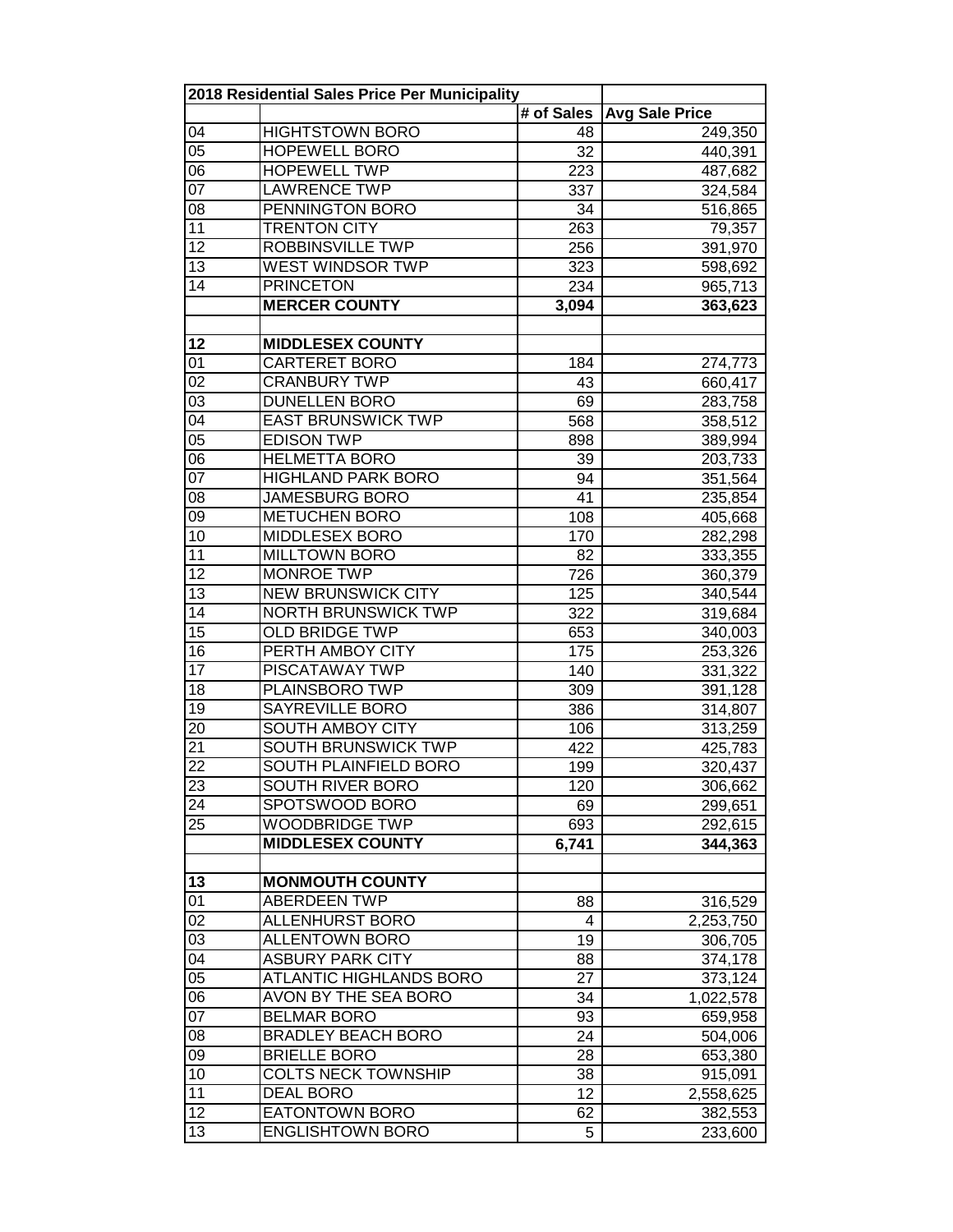|                 | 2018 Residential Sales Price Per Municipality |                 |                       |
|-----------------|-----------------------------------------------|-----------------|-----------------------|
|                 |                                               | # of Sales      | <b>Avg Sale Price</b> |
| 14              | <b>FAIR HAVEN BORO</b>                        | 37              | 826,392               |
| 15              | <b>FARMINGDALE BORO</b>                       | 0               | 0                     |
| 16              | <b>FREEHOLD BORO</b>                          | 47              | 278,328               |
| $\overline{17}$ | <b>FREEHOLD TWP</b>                           | 127             | 402,367               |
| 18              | <b>HAZLET TWP</b>                             | 81              | 353,822               |
| 19              | <b>HIGHLANDS BORO</b>                         | 113             | 294,788               |
| 20              | <b>HOLMDEL TWP</b>                            | 82              | 687,787               |
| 21              | <b>HOWELL TWP</b>                             | 216             | 369,914               |
| $\overline{22}$ | <b>INTERLAKEN BORO</b>                        | $\overline{7}$  | 1,052,357             |
| $\overline{23}$ | <b>KEANSBURG BORO</b>                         | $\overline{57}$ | 175,972               |
| 24              | <b>KEYPORT BORO</b>                           | 23              | 282,198               |
| $\overline{25}$ | <b>LITTLE SILVER BORO</b>                     | 55              | 712,531               |
| $2\overline{6}$ | LOCH ARBOUR VILLAGE                           | 0               | 0                     |
| 27              | <b>LONG BRANCH CITY</b>                       | 127             | 498,000               |
| 28              | <b>MANALAPAN TWP</b>                          | 194             | 421,919               |
| 29              | <b>MANASQUAN BORO</b>                         | 105             | 744,270               |
| 30              | <b>MARLBORO TWP</b>                           | 443             | 548,166               |
| 31              | <b>MATAWAN BORO</b>                           | 30              | 364,483               |
| $\overline{32}$ | <b>MIDDLETOWN TWP</b>                         | 264             | 428,889               |
| 33              | <b>MILLSTONE TWP</b>                          | 85              | 594,921               |
| 34              | <b>MONMOUTH BEACH BORO</b>                    | 39              | 692,551               |
| $\overline{35}$ | <b>NEPTUNE TWP</b>                            | 104             | 400,604               |
| 36              | NEPTUNE CITY BORO                             | 15              | 283,367               |
| $\overline{37}$ | <b>OCEAN TWP</b>                              | 153             | 495,981               |
| 38              | <b>OCEANPORT BORO</b>                         | 34              | 498,610               |
| $\overline{39}$ | <b>RED BANK BORO</b>                          | 79              | 428,448               |
| 40              | ROOSEVELT BORO                                | 3               | 273,667               |
| 41              | <b>RUMSON BORO</b>                            | 57              | 1,470,482             |
| $\overline{42}$ | <b>SEA BRIGHT BORO</b>                        | 26              | 483,109               |
| $\overline{43}$ | <b>SEA GIRT BORO</b>                          | 17              | 2,041,588             |
| $\overline{44}$ | <b>SHREWSBURY BORO</b>                        | 24              | 539,913               |
| 45              | <b>SHREWSBURY TWP</b>                         | 0               | 0                     |
| 46              | LAKE COMO BORO                                | 22              | 480,341               |
| $\overline{47}$ | <b>SPRING LAKE BORO</b>                       | 37              | 2,515,044             |
| 48              | SPRING LAKE HEIGHTS BOR                       | 38              | 536,939               |
| 49              | <b>TINTON FALLS BORO</b>                      | 97              | 328,033               |
| 50              | <b>UNION BEACH BORO</b>                       | 16              | 278,947               |
| 51              | UPPER FREEHOLD TWP                            | 23              | 495,348               |
| 52              | <b>WALL TWP</b>                               | 385             | 532,672               |
| 53              | <b>WEST LONG BRANCH BORO</b>                  | 29              | 513,338               |
|                 | <b>MONMOUTH COUNTY</b>                        | 3,813           | 533,873               |
|                 |                                               |                 |                       |
| 14              | <b>MORRIS COUNTY</b>                          |                 |                       |
| $\overline{01}$ | <b>BOONTON TOWN</b>                           | 91              | 395,788               |
| $\overline{02}$ | <b>BOONTON TWP</b>                            | 43              | 635,128               |
| 03              | <b>BUTLER BORO</b>                            | 89              | 323,537               |
| 04              | <b>CHATHAM BORO</b>                           | 111             | 858,050               |
| 05              | <b>CHATHAM TWP</b>                            | 162             | 1,017,508             |
| 06              | <b>CHESTER BORO</b>                           | 5               | 543,000               |
| 07              | <b>CHESTER TWP</b>                            | 89              | 754,095               |
| 08              | DENVILLE TWP                                  | 211             | 470,433               |
| $\overline{09}$ | DOVER TOWN                                    | 77              | 261,431               |
| 10              | <b>EAST HANOVER TWP</b>                       | 75              | 523,818               |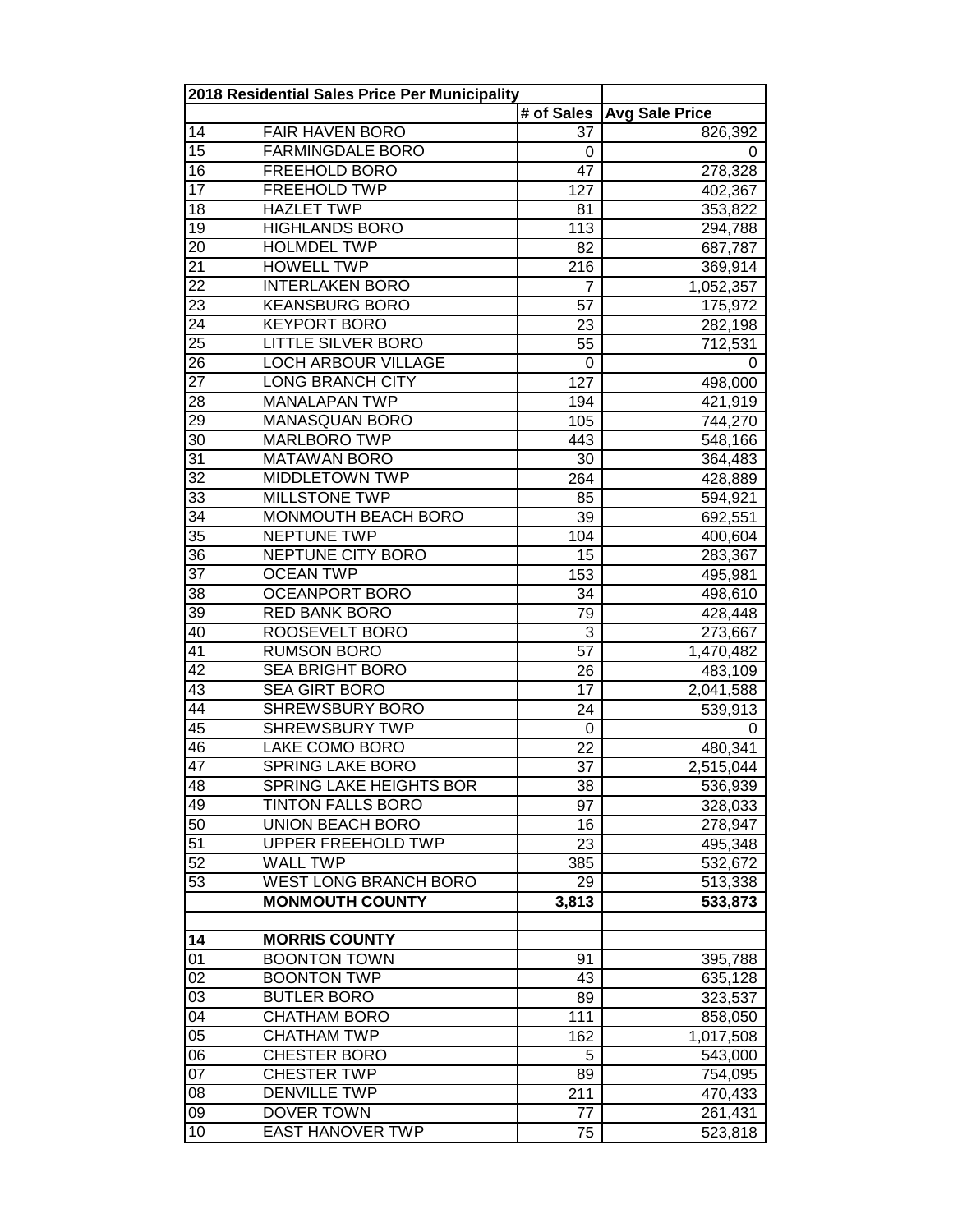|                 | 2018 Residential Sales Price Per Municipality |            |                       |
|-----------------|-----------------------------------------------|------------|-----------------------|
|                 |                                               | # of Sales | <b>Avg Sale Price</b> |
| 11              | <b>FLORHAM PARK BORO</b>                      | 100        | 661,833               |
| 12              | <b>HANOVER TWP</b>                            | 135        | 468,478               |
| 13              | <b>HARDING TWP</b>                            | 40         | 1,451,490             |
| 14              | <b>JEFFERSON TWP</b>                          | 80         | 318,018               |
| $\overline{15}$ | <b>KINNELON BORO</b>                          | 111        | 600,707               |
| $\overline{16}$ | <b>LINCOLN PARK BORO</b>                      | 139        | 332,407               |
| $\overline{17}$ | <b>MADISON BORO</b>                           | 187        | 827,039               |
| 18              | <b>MENDHAM BORO</b>                           | 68         | 675,194               |
| 19              | <b>MENDHAM TWP</b>                            | 89         | 919,654               |
| 20              | <b>MINE HILL TWP</b>                          | 51         | 318,188               |
| 21              | <b>MONTVILLE TWP</b>                          | 230        | 600,684               |
| 22              | <b>MORRIS TWP</b>                             | 248        | 594,869               |
| 23              | <b>MORRIS PLAINS BORO</b>                     | 90         | 474,675               |
| 24              | <b>MORRISTOWN TOWN</b>                        | 88         | 490,068               |
| 25              | <b>MOUNTAIN LAKES BORO</b>                    | 69         | 881,337               |
| 26              | <b>MOUNT ARLINGTON BORO</b>                   | 80         | 348,519               |
| 27              | MOUNT OLIVE TWP                               | 294        | 367,234               |
| 28              | NETCONG BORO                                  | 23         | 251,522               |
| 29              | PARSIPPANY TR HLS TWP                         | 474        | 408,019               |
| 30              | LONG HILL TWP                                 | 42         | 567,762               |
| 31              | PEQUANNOCK TWP                                | 133        |                       |
| $\overline{32}$ | <b>RANDOLPH TWP</b>                           | 278        | 413,982               |
| $\overline{33}$ | RIVERDALE BORO                                |            | 535,363               |
| 34              | ROCKAWAY BORO                                 | 44<br>71   | 313,113               |
| 35              | <b>ROCKAWAY TWP</b>                           |            | 326,221               |
| 36              | <b>ROXBURY TWP</b>                            | 137        | 352,888               |
| $\overline{37}$ | <b>VICTORY GARDENS BORO</b>                   | 276        | 346,130               |
|                 |                                               | 11         | 173,309               |
| 38              | <b>WASHINGTON TWP</b>                         | 211        | 478,729               |
| 39              | <b>WHARTON BORO</b>                           | 21         | 287,521               |
|                 | <b>MORRIS COUNTY</b>                          | 4,773      | 521,696               |
|                 |                                               |            |                       |
| 15              | <b>OCEAN COUNTY</b>                           |            |                       |
| 01              | <b>BARNEGAT TWP</b>                           | 308        | 248,403               |
| 02              | <b>BARNEGAT LIGHT BORO</b>                    | 24         | 799,004               |
| 03              | BAY HEAD BORO                                 | 29         | 1,340,505             |
| 04              | <b>BEACH HAVEN BORO</b>                       | 105        | 824,971               |
| 05              | BEACHWOOD BORO                                | 114        | 229,544               |
| 06              | <b>BERKELEY TWP</b>                           | 877        | 217,746               |
| 07              | <b>BRICK TWP</b>                              | 1,148      | 322,332               |
| 08              | <b>TOMS RIVER TWP</b>                         | 1,596      | 366,826               |
| 09              | <b>EAGLESWOOD TWP</b>                         | 10         | 209,050               |
| 10              | <b>HARVEY CEDARS BORO</b>                     | 43         | 970,484               |
| $\overline{11}$ | <b>ISLAND HEIGHTS BORO</b>                    | 21         | 394,929               |
| $\overline{12}$ | <b>JACKSON TWP</b>                            | 838        | 363,576               |
| 13              | <b>LACEY TWP</b>                              | 436        | 295,220               |
| 14              | <b>LAKEHURST BORO</b>                         | 8          | 172,813               |
| 15              | LAKEWOOD TWP                                  | 697        | 295,787               |
| 16              | <b>LAVALLETTE BORO</b>                        | 64         | 726,664               |
| 17              | <b>LITTLE EGG HARBOR TWP</b>                  | 415        | 214,563               |
| 18              | <b>LONG BEACH TWP</b>                         | 274        | 1,090,563             |
| 19              | <b>MANCHESTER TWP</b>                         | 611        | 198,820               |
| 20              | <b>MANTOLOKING BORO</b>                       | 21         | 2,448,690             |
| 21              | OCEAN TWP                                     | 135        | 302,929               |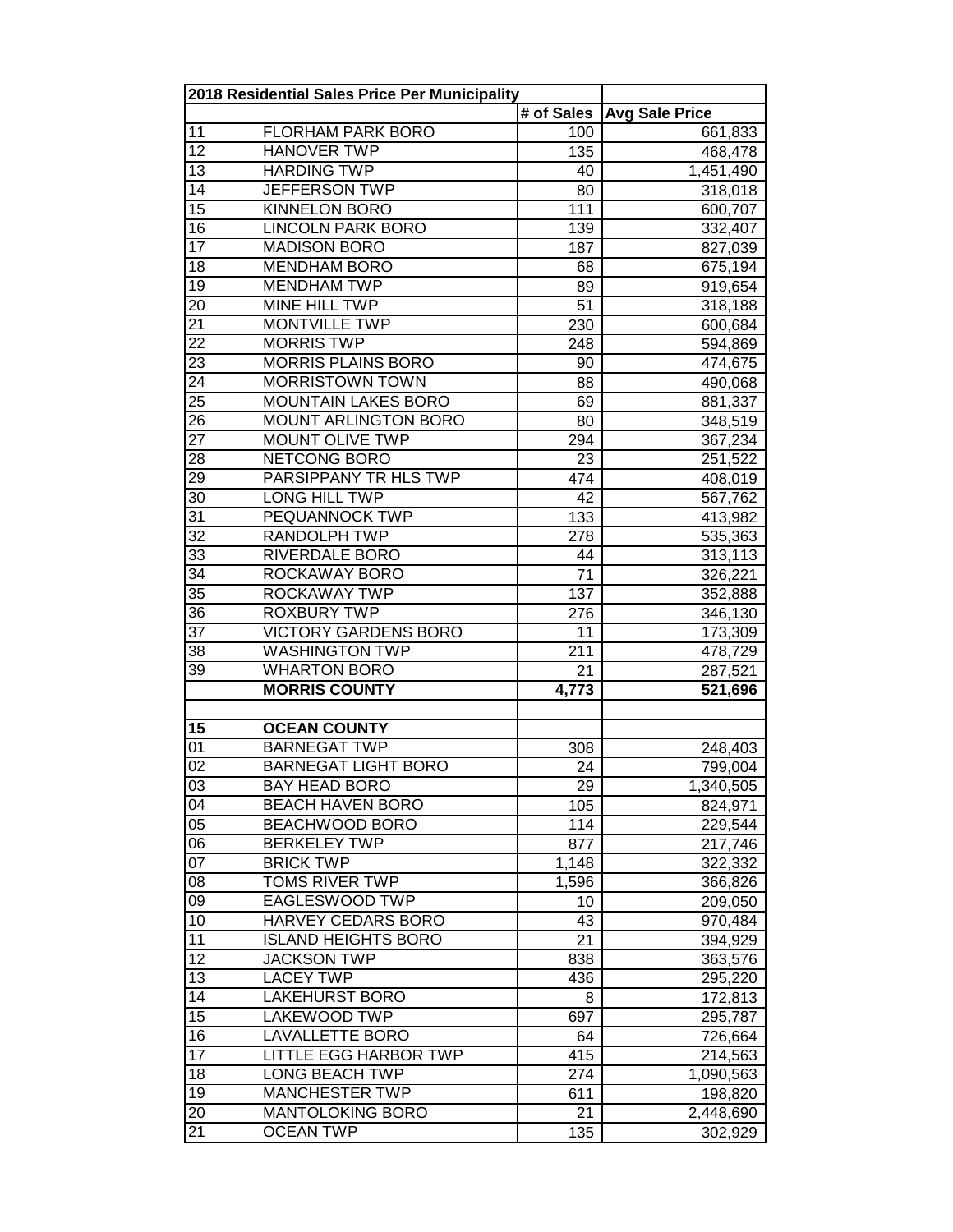|                 | 2018 Residential Sales Price Per Municipality |                 |                       |
|-----------------|-----------------------------------------------|-----------------|-----------------------|
|                 |                                               | # of Sales      | <b>Avg Sale Price</b> |
| 22              | <b>OCEAN GATE BORO</b>                        | 25              | 209,886               |
| 23              | PINE BEACH BORO                               | 31              | 279,532               |
| 24              | PLUMSTED TWP                                  | 100             | 328,355               |
| $\overline{25}$ | POINT PLEASANT BORO                           | 244             | 420,672               |
| 26              | PT PLEASANT BEACH BORO                        | 78              | 616,091               |
| $\overline{27}$ | SEASIDE HEIGHTS BORO                          | 57              | 237,972               |
| 28              | <b>SEASIDE PARK BORO</b>                      | 62              | 508,108               |
| 29              | SHIP BOTTOM BORO                              | 66              | 729,780               |
| 30              | <b>SOUTH TOMS RIVER BORO</b>                  | 11              | 172,409               |
| 31              | <b>STAFFORD TWP</b>                           | 197             | 309,088               |
| $\overline{32}$ | <b>SURF CITY BORO</b>                         | 68              | 873,990               |
| 33              | <b>TUCKERTON BORO</b>                         | 50              | 214,517               |
|                 | <b>OCEAN COUNTY</b>                           | 8,763           | 360,452               |
|                 |                                               |                 |                       |
| 16              | <b>PASSAIC COUTNY</b>                         |                 |                       |
| 01              | <b>BLOOMINGDALE BORO</b>                      | 77              | 289,994               |
| 02              | <b>CLIFTON CITY</b>                           | 654             | 353,347               |
| 03              | <b>HALEDON BORO</b>                           | 60              | 298,085               |
| 04              | <b>HAWTHORNE BORO</b>                         | 174             | 371,738               |
| 05              | <b>LITTLE FALLS TWP</b>                       | 88              | 333,002               |
| 06              | NORTH HALEDON BORO                            | 86              | 456,260               |
| 07              | PASSAIC CITY                                  | 204             | 312,512               |
| 08              | <b>PATERSON CITY</b>                          | 257             | 245,670               |
| 09              | POMPTON LAKES BORO                            | 48              | 283,755               |
| 10              | PROSPECT PARK BORO                            | 34              | 282,323               |
| $\overline{11}$ | <b>RINGWOOD BORO</b>                          | 126             | 357,962               |
| $\overline{12}$ | <b>TOTOWA BORO</b>                            | 106             | 407,973               |
| 13              | <b>WANAQUE BORO</b>                           | 156             | 310,493               |
| $\overline{14}$ | <b>WAYNE TWP</b>                              | 645             | 455,459               |
| $\overline{15}$ | <b>WEST MILFORD TWP</b>                       | 339             | 281,134               |
| 16              | <b>WOODLAND PARK BORO</b>                     | 97              | 419,341               |
|                 | <b>PASSAIC COUTNY</b>                         | 3,151           | 355,815               |
|                 |                                               |                 |                       |
| 17              | <b>SALEM COUNTY</b>                           |                 |                       |
| 01              | ALLOWAY TOWNSHIP                              | 17              | 213,240               |
| 02              | <b>CARNEYS POINT TOWNSHIP</b>                 | 52              | 141,746               |
| 03              | <b>ELMER BORO</b>                             | 11              | 214,136               |
| 04              | <b>ELSINBORO TWP</b>                          | 5               | 178,800               |
| 05              | LOWER ALLOWAY CREEK TWP                       | 4               | 183,750               |
| 06              | <b>MANNINGTON TWP</b>                         | 3               | 213,000               |
| 07              | <b>OLDMANS TWP</b>                            | 10              | 189,428               |
| $\overline{08}$ | PENNS GROVE BORO                              | 12              | 96,233                |
| 09              | PENNSVILLE TWP                                | 101             | 154,507               |
| 10              | PILESGROVE TWP                                | 32              | 300,169               |
| $\overline{11}$ | PITTSGROVE TWP                                | 50              | 237,854               |
| $\overline{12}$ | <b>QUINTON TWP</b>                            | 16              | 145,722               |
| 13              | <b>SALEM CITY</b>                             | 9               | 66,528                |
| 14              | UPPER PITTSGROVE TWP                          | $\overline{13}$ | 237,277               |
| 15              | WOODSTOWN BORO                                | 26              | 214,854               |
|                 | <b>SALEM COUNTY</b>                           | 361             | 186,629               |
|                 |                                               |                 |                       |
| 18              | <b>SOMERSET COUNTY</b>                        |                 |                       |
| 01              | <b>BEDMINSTER TWP</b>                         | 88              | 364,394               |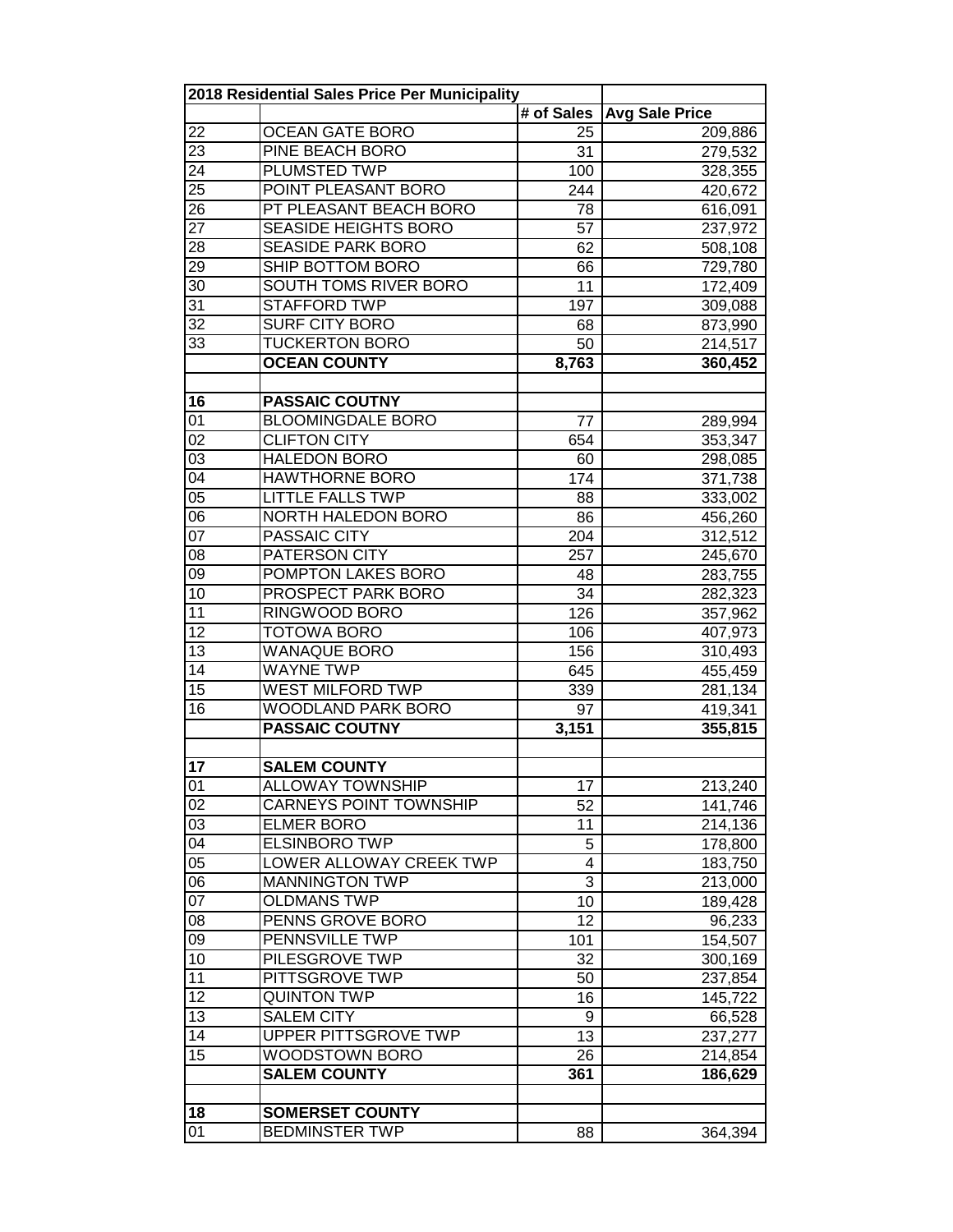|                 | 2018 Residential Sales Price Per Municipality |                |                       |
|-----------------|-----------------------------------------------|----------------|-----------------------|
|                 |                                               | # of Sales     | <b>Avg Sale Price</b> |
| 02              | <b>BERNARDS TWP</b>                           | 168            | 666,588               |
| 03              | BERNARDSVILLE BORO                            | 35             | 751,922               |
| 04              | <b>BOUND BROOK BORO</b>                       | 26             | 252,904               |
| $\overline{05}$ | <b>BRANCHBURG TWP</b>                         | 58             | 443,534               |
| $\overline{06}$ | <b>BRIDGEWATER TWP</b>                        | 189            | 460,299               |
| $\overline{07}$ | FAR HILLS BORO                                | 1              | 715,000               |
| 08              | <b>FRANKLIN TWP</b>                           | 256            | 339,761               |
| $\overline{09}$ | <b>GREEN BROOK TWP</b>                        | 67             | 494,451               |
| 10              | <b>HILLSBOROUGH TWP</b>                       | 189            | 384,668               |
| 11              | <b>MANVILLE BORO</b>                          | 30             | 257,089               |
| $\overline{12}$ | <b>MILLSTONE BORO</b>                         | $\overline{2}$ | 355,000               |
| $\overline{13}$ | <b>MONTGOMERY TWP</b>                         | 318            | 625,251               |
| 14              | NORTH PLAINFIELD BORO                         | 191            | 254,848               |
| 15              | PEAPACK GLADSTONE BORO                        | 8              | 912,999               |
| 16              | <b>RARITAN BORO</b>                           | 46             | 358,261               |
| 17              | ROCKY HILL BORO                               | $\overline{4}$ | 558,750               |
| 18              | <b>SOMERVILLE BORO</b>                        | 81             | 312,433               |
| 19              | SO BOUND BROOK BORO                           | 32             | 266,009               |
| 20              | <b>WARREN TWP</b>                             | 47             | 879,435               |
| 21              | <b>WATCHUNG BORO</b>                          | 23             | 669,491               |
|                 | <b>SOMERSET COUNTY</b>                        | 1,859          | 460,296               |
|                 |                                               |                |                       |
| 19              | <b>SUSSEX COUNTY</b>                          |                |                       |
| $\overline{01}$ | <b>ANDOVER BORO</b>                           | 4              | 228,750               |
| $\overline{02}$ | <b>ANDOVER TWP</b>                            | 85             | 291,148               |
| $\overline{03}$ | <b>BRANCHVILLE BORO</b>                       | 3              | 235,000               |
| $\overline{04}$ | <b>BYRAM TWP</b>                              | 90             | 317,227               |
| 05              | <b>FRANKFORD TWP</b>                          | 54             | 307,594               |
| $\overline{06}$ | <b>FRANKLIN BORO</b>                          | 43             | 182,800               |
| $\overline{07}$ | <b>FREDON TWP</b>                             | 33             | 362,694               |
| $\overline{08}$ | <b>GREEN TWP</b>                              | 38             | 364,616               |
| $\overline{09}$ | <b>HAMBURG BORO</b>                           | 45             | 176,470               |
| 10              | <b>HAMPTON TWP</b>                            | 45             | 271,442               |
| 11              | <b>HARDYSTON TWP</b>                          | 152            | 267,228               |
| 12              | <b>HOPATCONG BORO</b>                         | 243            |                       |
| 13              | <b>LAFAYETTE TWP</b>                          | 11             | 262,403<br>306,791    |
| 14              | <b>MONTAGUE TWP</b>                           | 39             | 169,182               |
| $\overline{15}$ | <b>NEWTON TOWN</b>                            | 80             | 200,548               |
| 16              | OGDENSBURG BORO                               | 22             | 221,818               |
| $\overline{17}$ | <b>SANDYSTON TWP</b>                          | 12             | 285,567               |
| 18              | <b>SPARTA TWP</b>                             | 349            |                       |
| 19              | <b>STANHOPE BORO</b>                          |                | 417,018               |
|                 |                                               | 62             | 211,394               |
| 20<br>21        | <b>STILLWATER TWP</b><br><b>SUSSEX BORO</b>   | 41             | 258,382               |
| $\overline{22}$ | <b>VERNON TWP</b>                             | 11<br>256      | 214,602               |
|                 |                                               |                | 216,415               |
| $\overline{23}$ | <b>WALPACK TWP</b>                            | 0<br>78        | 0                     |
| 24              | <b>WANTAGE TWP</b>                            |                | 256,146               |
|                 | <b>SUSSEX COUNTY</b>                          | 1,796          | 284,552               |
| 20              | <b>UNION COUNTY</b>                           |                |                       |
| 01              | <b>BERKELEY HEIGHTS TWP</b>                   | 144            | 601,059               |
| 02              | <b>CLARK TWP</b>                              | 155            | 453,665               |
| 03              | <b>CRANFORD TWP</b>                           | 249            | 483,136               |